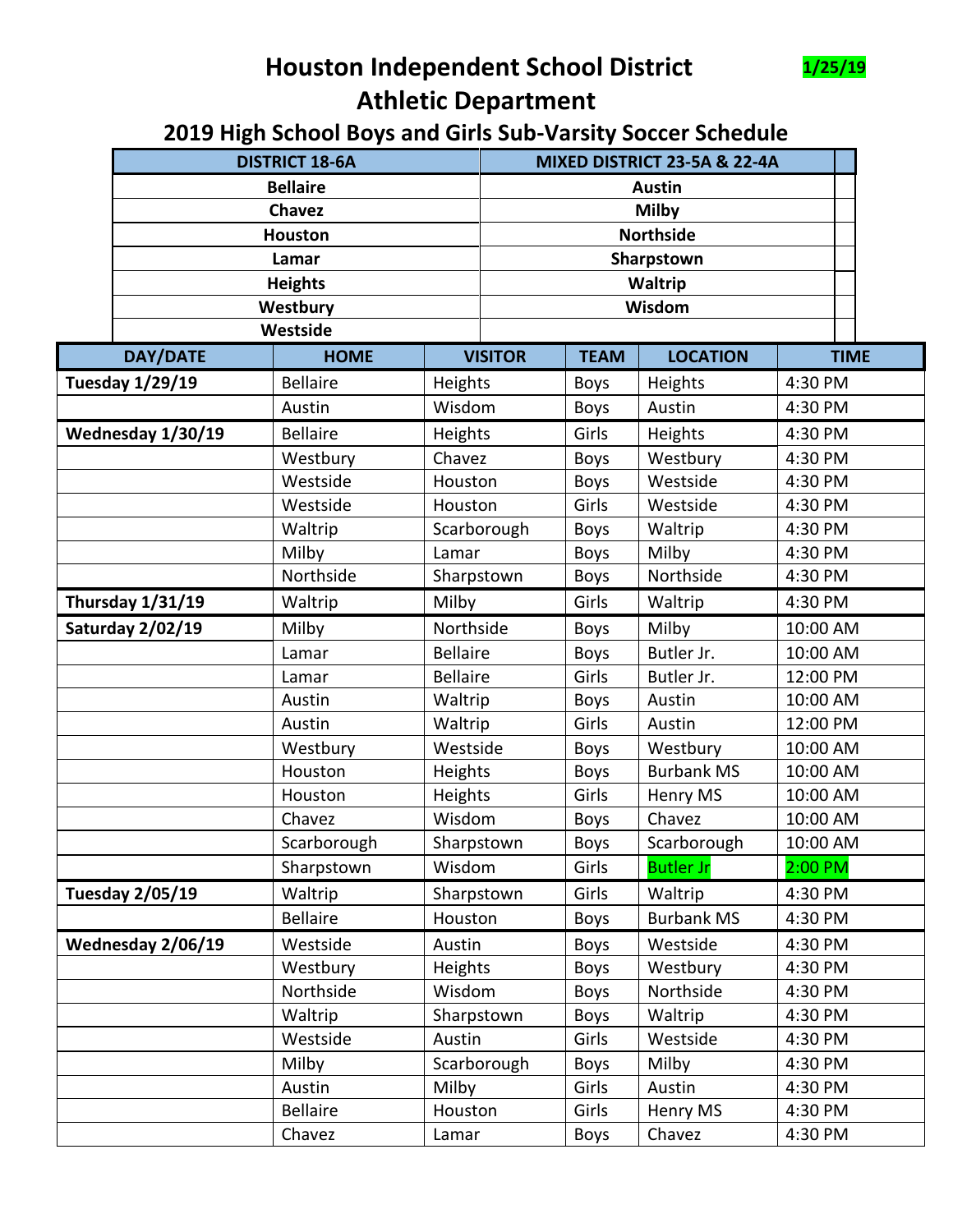| <b>DAY/DATE</b>         | <b>HOME</b>     | <b>VISITOR</b>  | <b>TEAM</b> | <b>LOCATION</b>   | <b>TIME</b> |
|-------------------------|-----------------|-----------------|-------------|-------------------|-------------|
| Wednesday 2/06/19       | Chavez          | Lamar           | Girls       | Chavez            | 4:30 PM     |
| Saturday 2/9/19         | Milby           | Waltrip         | <b>Boys</b> | Milby             | 10:00 AM    |
|                         | Milby           | Waltrip         | Girls       | Milby             | 12:00 PM    |
|                         | Austin          | Sharpstown      | <b>Boys</b> | Austin            | 10:00 AM    |
|                         | Austin          | Sharpstown      | Girls       | Austin            | 12:00 PM    |
|                         | <b>Bellaire</b> | Chavez          | <b>Boys</b> | Chavez            | 10:00 AM    |
|                         | <b>Bellaire</b> | Chavez          | Girls       | Chavez            | 10:00 AM    |
|                         | Westside        | Lamar           | <b>Boys</b> | Westside          | 10:00 AM    |
|                         | Westside        | Lamar           | Girls       | Westside          | 10:00 AM    |
|                         | Heights         | Northside       | <b>Boys</b> | Heights           | 10:00 AM    |
|                         | Houston         | Westbury        | <b>Boys</b> | <b>Burbank MS</b> | 10:00 AM    |
|                         | Scarborough     | Wisdom          | <b>Boys</b> | Scarborough       | 10:00 AM    |
| Tuesday 2/12/19         | Sharpstown      | Milby           | <b>Boys</b> | Sharpstown        | 4:30 PM     |
|                         | Sharpstown      | Milby           | Girls       | Milby             | 4:30 PM     |
|                         | Chavez          | Westside        | <b>Boys</b> | Chavez            | 4:30 PM     |
|                         | Chavez          | Westside        | Girls       | Chavez            | 4:30 PM     |
|                         | <b>Bellaire</b> | Westbury        | <b>Boys</b> | Westbury          | 4:30 PM     |
|                         | Heights         | Lamar           | <b>Boys</b> | Heights           | 4:30 PM     |
|                         | Houston         | Scarborough     | <b>Boys</b> | <b>Burbank MS</b> | 4:30 PM     |
| Wednesday 2/13/19       | Heights         | Lamar           | Girls       | Heights           | 4:30 PM     |
|                         | Waltrip         | Wisdom          | <b>Boys</b> | Waltrip           | 4:30 PM     |
|                         | Waltrip         | Wisdom          | Girls       | Wisdom            | 4:30 PM     |
|                         | Northside       | Austin          | <b>Boys</b> | Northside         | 4:30 PM     |
| Saturday 2/16/19        | Austin          | Milby           | <b>Boys</b> | Austin            | 10:00 AM    |
|                         | Austin          | Milby           | Girls       | Austin            | 12:00 PM    |
|                         | Northside       | Scarborough     | <b>Boys</b> | Northside         | 10:00 AM    |
|                         | Westside        | <b>Bellaire</b> | <b>Boys</b> | Westside          | 10:00 AM    |
|                         | Westside        | <b>Bellaire</b> | Girls       | Westside          | 10:00 AM    |
| <b>Saturday 2/16/19</b> | Lamar           | Houston         | <b>Boys</b> | <b>Burbank MS</b> | 10:00 AM    |
|                         | Lamar           | Houston         | Girls       | Henry MS          | 10:00 AM    |
|                         | Westbury        | Northside       | <b>Boys</b> | Westbury          | 10:00 AM    |
|                         | Chavez          | Heights         | <b>Boys</b> | Chavez            | 10:00 AM    |
|                         | Chavez          | <b>Heights</b>  | Girls       | Chavez            | 10:00 AM    |
|                         | Wisdom          | Sharpstown      | <b>Boys</b> | Wisdom            | 10:00 AM    |
|                         | Wisdom          | Sharpstown      | Girls       | Wisdom            | 10:00 AM    |
| <b>Monday 2/18/19</b>   | Houston         | Chavez          | <b>Boys</b> | <b>Burbank MS</b> | 4:30 PM     |
|                         | Houston         | Chavez          | Girls       | Henry MS          | 4:30 PM     |
|                         | Milby           | Wisdom          | <b>Boys</b> | Milby             | 4:30 PM     |
|                         | Milby           | Wisdom          | Girls       | Wisdom            | 4:30 PM     |
|                         | Scarborough     | Austin          | <b>Boys</b> | Scarborough       | 4:30 PM     |
|                         | Heights         | Westside        | <b>Boys</b> | Heights           | 4:30 PM     |
|                         | Lamar           | Westbury        | <b>Boys</b> | Westbury          | 4:30 PM     |
|                         | Heights         | Westside        | Girls       | Westside          | 4:30 PM     |
|                         | Sharpstown      | <b>Bellaire</b> | <b>Boys</b> | Sharpstown Int    | 4:30 PM     |
| Wednesday 2/20/19       | Austin          | Sharpstown      | Girls       | Austin            | 4:30 PM     |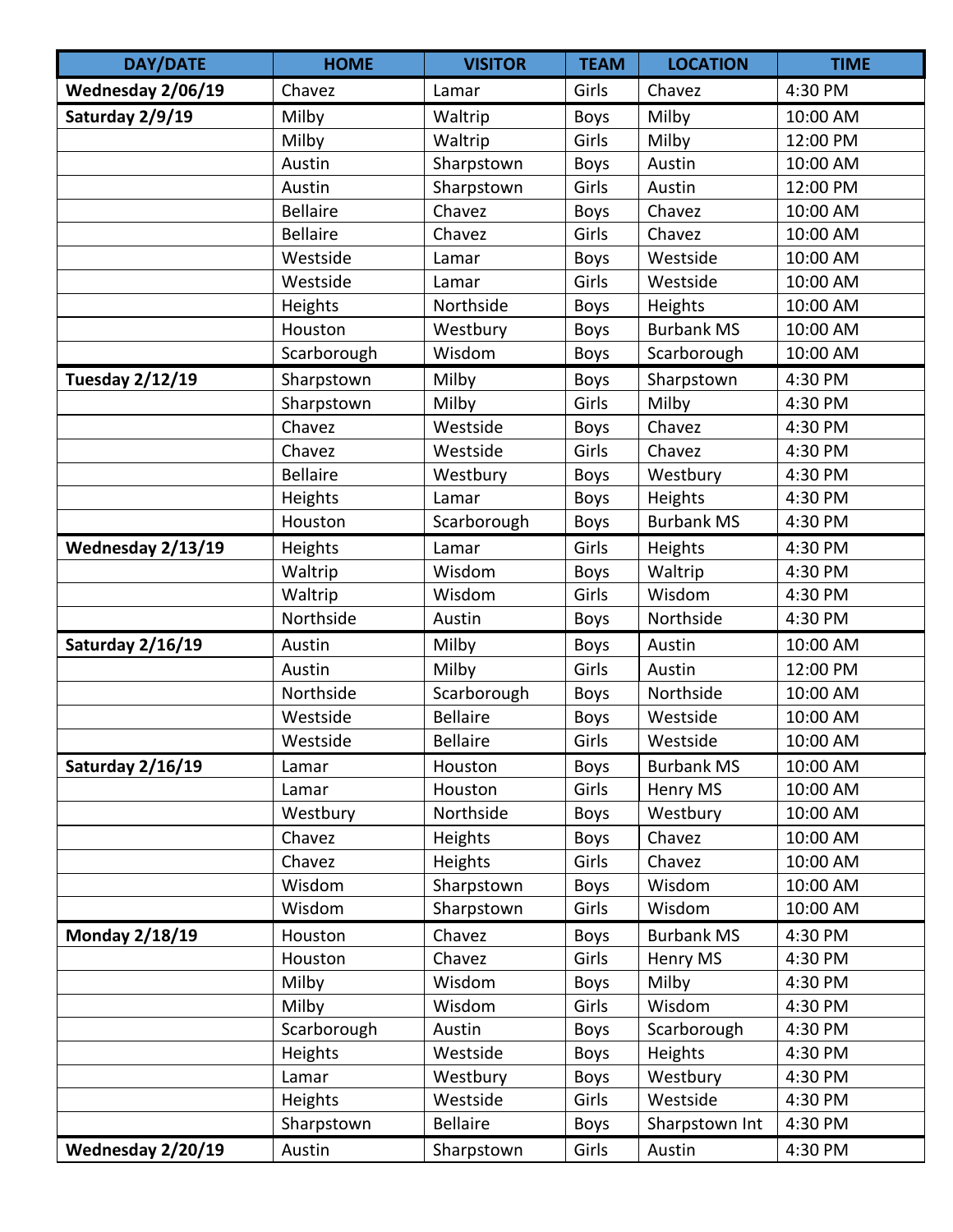| <b>DAY/DATE</b>         | <b>HOME</b>     | <b>VISITOR</b>  | <b>TEAM</b> | <b>LOCATION</b>   | <b>TIME</b> |
|-------------------------|-----------------|-----------------|-------------|-------------------|-------------|
| Wednesday 2/20/19       | Waltrip         | Northside       | <b>Boys</b> | Northside         | 4:30 PM     |
| <b>Saturday 2/23/19</b> | Milby           | Lamar           | <b>Boys</b> | Milby             | 10:00 AM    |
|                         | Sharpstown      | Northside       | <b>Boys</b> | Northside         | 10:00 AM    |
|                         | Wisdom          | Austin          | Girls       | Wisdom            | 10:00 AM    |
|                         | Wisdom          | Austin          | <b>Boys</b> | Wisdom            | 12:00 PM    |
|                         | Scarborough     | Waltrip         | <b>Boys</b> | Scarborough       | 12:00 PM    |
|                         | Waltrip         | Milby           | Girls       | Waltrip           | 10:00 AM    |
|                         | Chavez          | Westbury        | <b>Boys</b> | Chavez            | 10:00 AM    |
|                         | Lamar           | Milby           | <b>Boys</b> | Milby             | 10:00 AM    |
|                         | Heights         | <b>Bellaire</b> | Girls       | Heights           | 10:00 AM    |
|                         | Heights         | <b>Bellaire</b> | <b>Boys</b> | Heights           | 12:00 PM    |
|                         | Houston         | Westside        | <b>Boys</b> | <b>Burbank MS</b> | 10:00 AM    |
|                         | Houston         | Westside        | Girls       | Henry MS          | 10:00 AM    |
| <b>Tuesday 2/26/19</b>  | Sharpstown      | Wisdom          | Girls       | Wisdom            | 4:30 PM     |
|                         | Westside        | Westbury        | <b>Boys</b> | Westside          | 4:30 PM     |
|                         | Heights         | Houston         | Girls       | Heights           | 4:30 PM     |
|                         | Heights         | Houston         | <b>Boys</b> | <b>Burbank MS</b> | 4:30 PM     |
|                         | <b>Bellaire</b> | Lamar           | Girls       | Butler Jr.        | 4:30 PM     |
|                         | Waltrip         | Austin          | <b>Boys</b> | Waltrip           | 4:30 PM     |
|                         | Chavez          | Wisdom          | <b>Boys</b> | Wisdom            | 4:30 PM     |
| Wednesday 2/27/19       | <b>Bellaire</b> | Lamar           | <b>Boys</b> | Butler Jr.        | 4:30 PM     |
|                         | Waltrip         | Austin          | Girls       | Waltrip           | 4:30 PM     |
|                         | Northside       | Milby           | <b>Boys</b> | Northside         | 4:30 PM     |
| <b>Saturday 3/02/19</b> | Houston         | <b>Bellaire</b> | <b>Boys</b> | <b>Burbank MS</b> | 10:00 AM    |
|                         | Houston         | <b>Bellaire</b> | Girls       | Henry MS          | 10:00 AM    |
|                         | Wisdom          | Northside       | Girls       | Wisdom            | 10:00 AM    |
|                         | Wisdom          | Northside       | <b>Boys</b> | Wisdom            | 10:00 AM    |
|                         | Westbury        | Heights         | Boys        | Westbury          | 12:00 PM    |
|                         | Sharpstown      | Waltrip         | Girls       | Waltrip           | 10:00 AM    |
|                         | Sharpstown      | Waltrip         | <b>Boys</b> | Waltrip           | 12:00 PM    |
|                         | Westside        | Austin          | <b>Boys</b> | Westside          | 10:00 PM    |
|                         | Lamar           | Chavez          | Girls       | Chavez            | 10:00 AM    |
|                         | Lamar           | Chavez          | <b>Boys</b> | Chavez            | 10:00 AM    |
|                         | Milby           | Austin          | Girls       | Milby             | 10:00 PM    |
|                         | Milby           | Scarborough     | <b>Boys</b> | Milby             | 12:00 PM    |
| <b>Monday 3/04/19</b>   | <b>Heights</b>  | Northside       | <b>Boys</b> | Heights           | 4:30 PM     |
|                         | Scarborough     | Wisdom          | <b>Boys</b> | Wisdom            | 4:30 PM     |
|                         | Sharpstown      | Austin          | Girls       | Austin            | 4:30 PM     |
|                         | Lamar           | Westside        | Girls       | Westside          | 4:30 PM     |
| <b>Tuesday 3/05/19</b>  | Sharpstown      | Austin          | <b>Boys</b> | Austin            | 4:30 PM     |
|                         | Lamar           | Westside        | <b>Boys</b> | Westside          | 4:30 PM     |
|                         | Chavez          | <b>Bellaire</b> | Girls       | Chavez            | 4:30 PM     |
|                         | Chavez          | <b>Bellaire</b> | <b>Boys</b> | Chavez            | 4:30 PM     |
|                         | Westbury        | Houston         | <b>Boys</b> | <b>Burbank MS</b> | 4:30 PM     |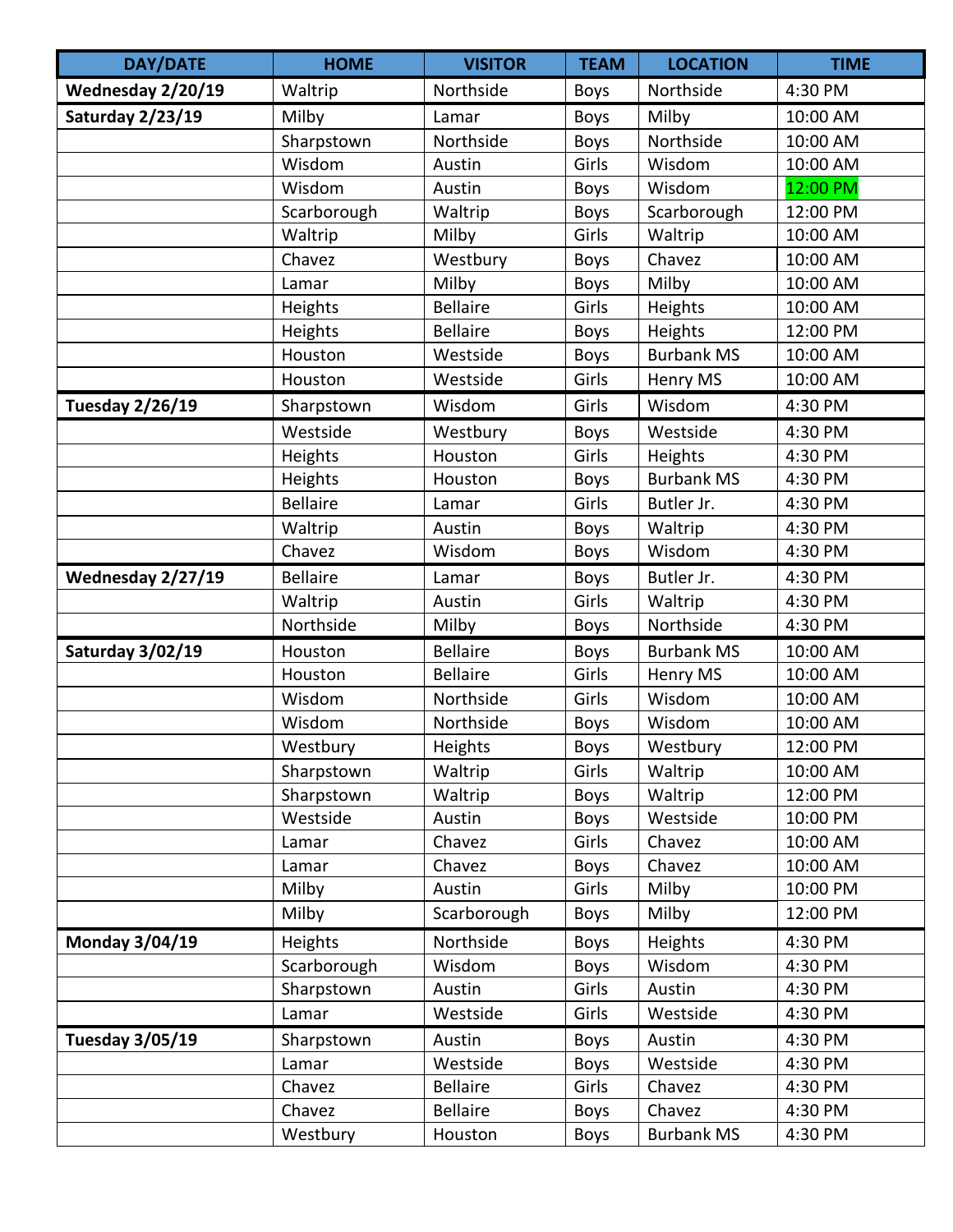| <b>DAY/DATE</b>         | <b>HOME</b>     | <b>VISITORS</b> | <b>TEAM</b> | <b>LOCATION</b>   | <b>TIME</b> |
|-------------------------|-----------------|-----------------|-------------|-------------------|-------------|
| <b>Tuesday 3/05/19</b>  | Waltrip         | Milby           | Girls       | Waltrip           | 4:30 PM     |
|                         | Waltrip         | Milby           | <b>Boys</b> | Milby             | 4:30 PM     |
| <b>Friday 3/08/19</b>   | Westside        | Chavez          | Girls       | Westside          | 4:30 PM     |
|                         | Westside        | Chavez          | <b>Boys</b> | Westside          | 4:30 PM     |
|                         | Sterling        | Scarborough     | <b>Boys</b> | Scarborough       | 4:30 PM     |
|                         | Austin          | Northside       | <b>Boys</b> | Northside         | 4:30 PM     |
| <b>Saturday 3/09/19</b> | Lamar           | Heights         | <b>Boys</b> | Heights           | 10:00 AM    |
|                         | Lamar           | Heights         | Girls       | Heights           | 12:00 PM    |
|                         | Waltrip         | Wisdom          | Girls       | Waltrip           | 12:00 PM    |
|                         | Wisdom          | Waltrip         | <b>Boys</b> | Waltrip           | 2:00 PM     |
|                         | Westbury        | <b>Bellaire</b> | <b>Boys</b> | Westbury          | 12:00 PM    |
|                         | Milby           | Sharpstown      | Girls       | Milby             | 10:00 AM    |
|                         | Milby           | Sharpstown      | <b>Boys</b> | Milby             | 12:00 PM    |
|                         | Houston         | Scaborough      | <b>Boys</b> | <b>Burbank MS</b> | 10:00 AM    |
| <b>Monday 3/18/19</b>   | Milby           | Austin          | Girls       | Milby             | 4:30 PM     |
|                         | Milby           | Austin          | <b>Boys</b> | Milby             | 5:30 PM     |
|                         | Wisdom          | Sharpstown      | Girls       | Wisdom            | 4:30 PM     |
|                         | Wisdom          | Sharpstown      | <b>Boys</b> | Wisdom            | 5:30 PM     |
|                         | Houston         | Lamar           | <b>Boys</b> | <b>Burbank MS</b> | 4:30 PM     |
|                         | Houston         | Lamar           | Girls       | Henry MS          | 5:30 PM     |
|                         | Westbury        | Waltrip         | <b>Boys</b> | Westbury          | 4:30 PM     |
|                         | Heights         | Chavez          | Girls       | Heights           | 4:30 PM     |
|                         | Heights         | Chavez          | <b>Boys</b> | Heights           | 5:30 PM     |
|                         | Scarborough     | Northside       | <b>Boys</b> | Scarborough       | 5:30 PM     |
|                         | <b>Bellaire</b> | Westside        | Girls       | Westside          | 4:30 PM     |
|                         | <b>Bellaire</b> | Westside        | <b>Boys</b> | Westside          | 4:30 PM     |
| Friday 3/22/19          | Austin          | Sharpstown      | Girls       | Austin            | 4:30 PM     |
|                         | Austin          | Scarborough     | Boys        | Austin            | 5:30 PM     |
|                         | Wisdom          | Milby           | Girls       | Wisdom            | 4:30 PM     |
|                         | Wisdom          | Milby           | <b>Boys</b> | Wisdom            | 5:30 PM     |
|                         | Northside       | Waltrip         | <b>Boys</b> | Northside         | 4:30 PM     |
|                         | Westside        | Heights         | Girls       | Westside          | 4:30 PM     |
|                         | Westside        | Heights         | <b>Boys</b> | Westside          | 4:30 PM     |
|                         | Westbury        | Lamar           | <b>Boys</b> | Westbury          | 5:30 PM     |
|                         | Chavez          | Houston         | Girls       | Chavez            | 4:30 PM     |
|                         | Chavez          | Houston         | <b>Boys</b> | Chavez            | 4:30 PM     |
|                         | Sharpstown      | <b>Bellarie</b> | <b>Boys</b> | Sharpstown INT    | 4:30 PM     |

## **Important Dates**

| November 26 | $1st$ day of practice         |
|-------------|-------------------------------|
| December 27 | $1st$ day of scrimmages       |
| January 3   | $1st$ day for games           |
| March 26    | <b>District Certification</b> |